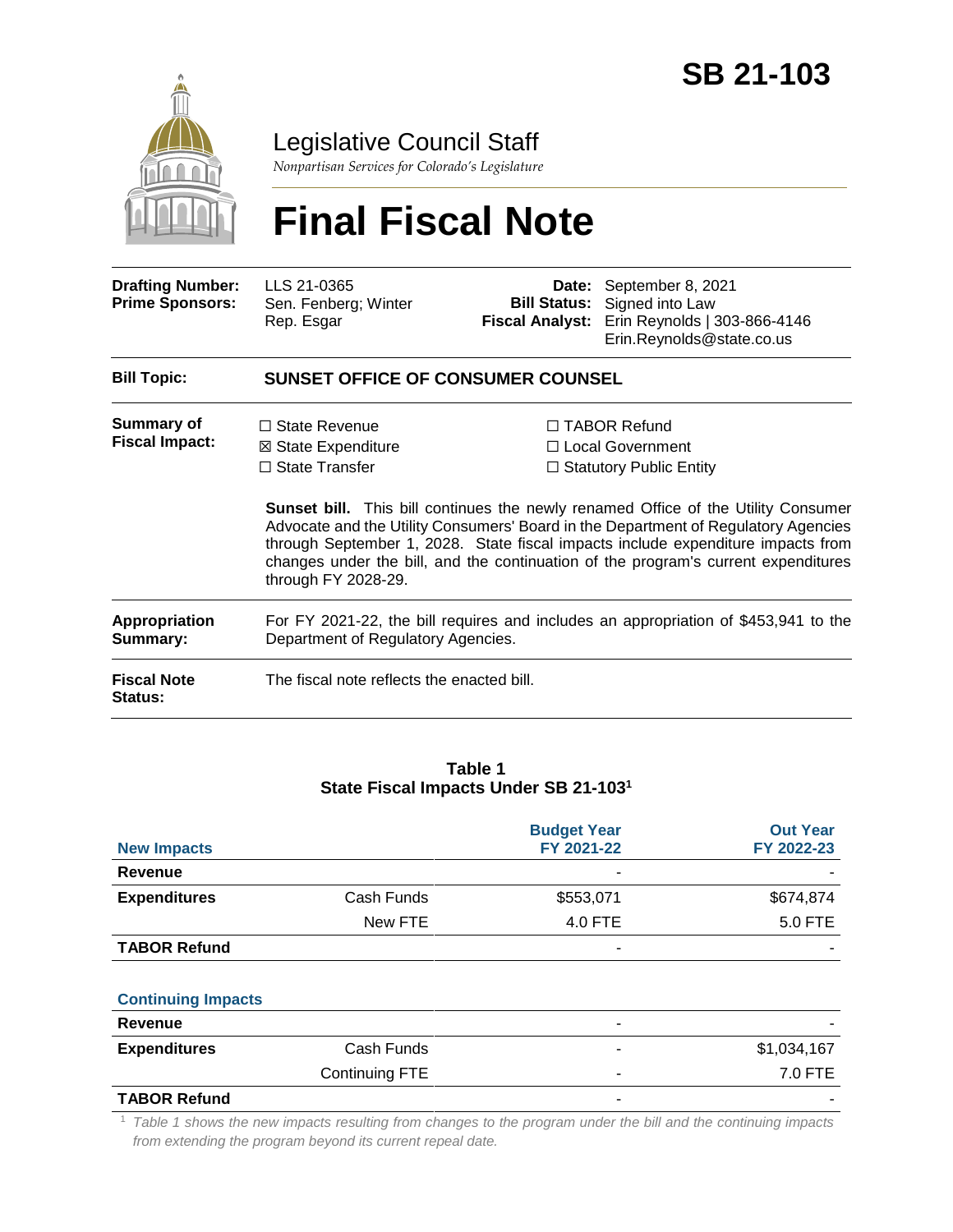# **Summary of Legislation**

The bill continues the Office of the Consumer Counsel and the Utility Consumers' Board in the Department of Regulatory Agencies (DORA) for 7 years. The office is renamed as the Office of the Utility Consumer Advocate.

The bill implements the following recommendations from the sunset review:

- renames the office and changes the title of the office's head from consumer counsel to director;
- changes the board from a type 1 agency to a type 2 agency; and
- repeals the requirement that the board annually review the office's performance and confer with DORA's executive director regarding hiring and performance evaluation matters.

In addition, the bill:

- expands the office's scope to include statutory decarbonization goals, just transition, environmental justice, and telecommunications;
- allows the office to intervene in PUC proceedings regarding telecommunications services;
- prohibits the office from recommending any PUC action that would interfere with the administration or determination of employees' wages, health insurance, or retirement benefits negotiated between a regulated utility and a labor union through collective bargaining;
- requires the office to conduct its own legislative affairs, include lobbying, in matters that involve utility rates and charges, the provision of services, certificates of public convenience and necessity, and other matters that affect the public interest;
- requires the director or their designee to provide policy analysis to DORA, and allows the office to provide presentations to the General Assembly;
- requires DORA to include a report on the office as part of its SMART Act presentation; and
- allows the director to inspect the records and documents of any public utility, conduct depositions, and issue subpoenas.

## **Background**

The Office of Consumer Counsel represents the public interest and the specific interests of residential, small business, and agricultural consumers in rate and rulemaking cases before the PUC, federal agencies, and the courts. The Utility Consumers' Board is currently an 11-member board that provides policy guidance and oversight to the office.

# **Continuing Program Impacts**

Based on the department's FY 2021-22 budget request, the Office of the Utility Consumer Advocate is expected to have cash fund expenditures of \$1,034,167 and 7.0 FTE. If this bill is enacted, current expenditures will continue for the program starting in FY 2022-23. If this bill is not enacted, the program will end on September 1, 2022, following a wind-down period, and state expenditures will decrease starting in FY 2022-23 by the amounts shown in Table 1. The impacts from the bill's changes to the program are discussed in the State Expenditures sections below.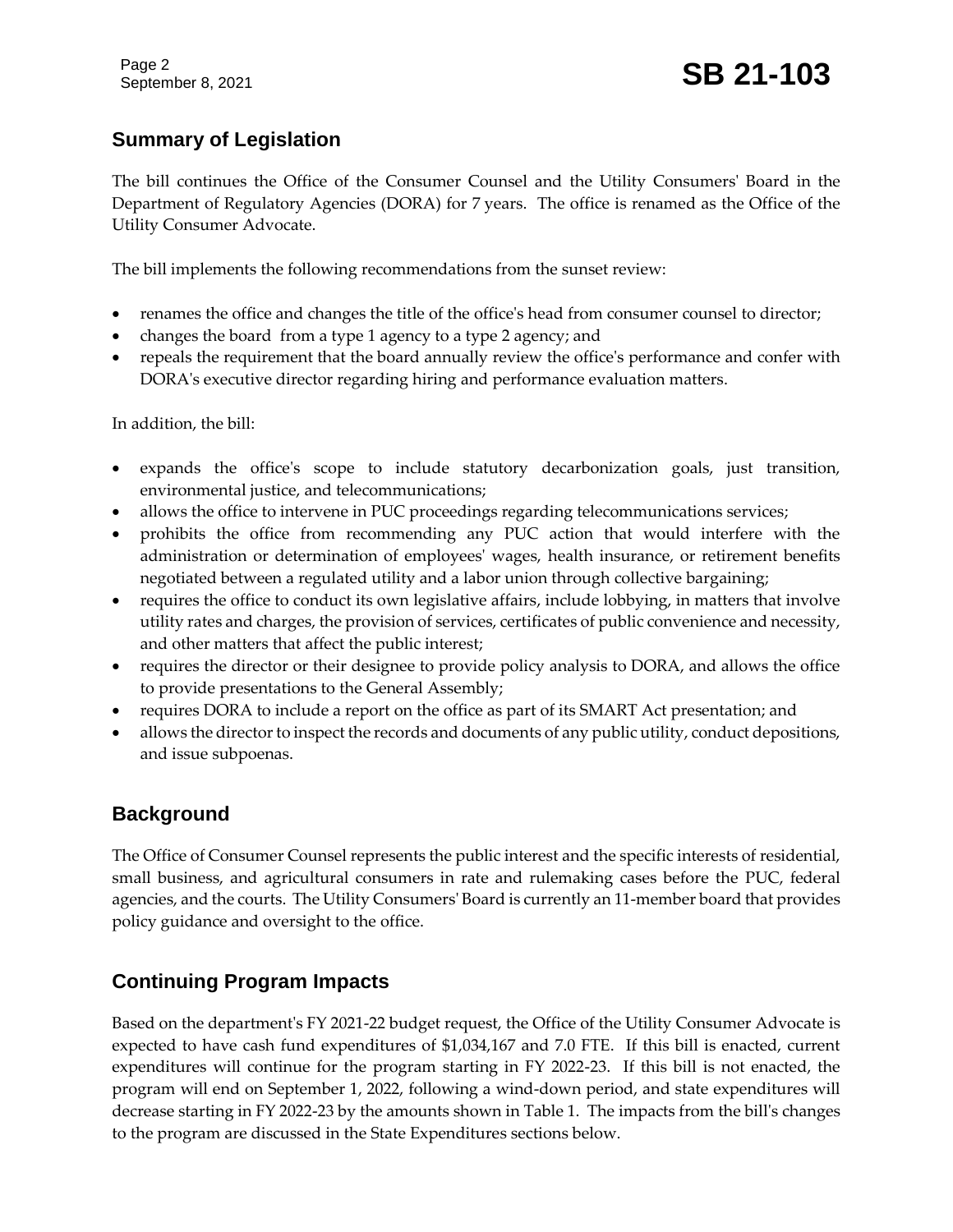# **State Expenditures**

The bill increases state cash fund expenditures by \$553,071 and 4.0 FTE in FY 2021-22 and \$674,874 and 5.0 FTE in FY 2022-23 in DORA. Expenditures are shown in Table 2 and detailed below.

| <b>Cost Components</b>                    | FY 2021-22     | FY 2022-23     |
|-------------------------------------------|----------------|----------------|
| <b>Department of Regulatory Agencies</b>  |                |                |
| <b>Personal Services</b>                  | \$265,311      | \$353,751      |
| <b>Operating Expenses</b>                 | \$4,320        | \$5,400        |
| <b>Capital Outlay Costs</b>               | \$24,800       |                |
| <b>Legal Services</b>                     | \$159,510      | \$191,412      |
| Centrally Appropriated Costs <sup>1</sup> | \$99,130       | \$124,311      |
| FTE - Personal Services                   | 3.2 FTE        | 4.0 FTE        |
| FTE - Legal Services                      | $0.8$ FTE      | 1.0 FTE        |
| <b>Total</b>                              | \$553,071      | \$674,874      |
| <b>Total FTE</b>                          | <b>4.0 FTE</b> | <b>5.0 FTE</b> |

#### **Table 2 Expenditures Under SB 21-103**

*<sup>1</sup> Centrally appropriated costs are not included in the bill's appropriation.*

**Department of Regulatory Agencies.** The Office of the Utility Consumer Advocate requires 2.0 FTE Rate and Financial Analyst and 1.0 FTE Policy Advisor to address the four new policy areas under the bill. The analysts will perform financial work and analysis and the advisor will perform the non-financial work, outreach, and community engagement. The office also requires 1.0 FTE Liaison to manage legislative affairs and lobbying on behalf of the office, as required by the bill. In addition, legal services hours estimated at 1,800 hours per year, or 1.0 FTE, will be required to support the new policy areas. Standard operating and capital outlay costs are included for this new staff. First-year costs have been prorated for the bill's effective date and General Fund pay date shift.

Additional workload increases for office rebranding and materials updates, as well workload decreases resulting from the board no longer providing an annual review of the office's performance nor conferring with DORA's executive director on hiring and performance evaluation matters, require no change in appropriations.

#### **Effective Date**

The bill was signed into law by the Governor on July 7, 2021, and took effect September 1, 2021.

## **State Appropriations**

For FY 2021-22, the bill requires and includes an appropriation of \$453,941 and 3.2 FTE from the Fixed Utility Fund to the Department of Regulatory Agencies. Of this amount, \$159,510 and an additional 0.8 FTE is reappropriated to the Department of Law.